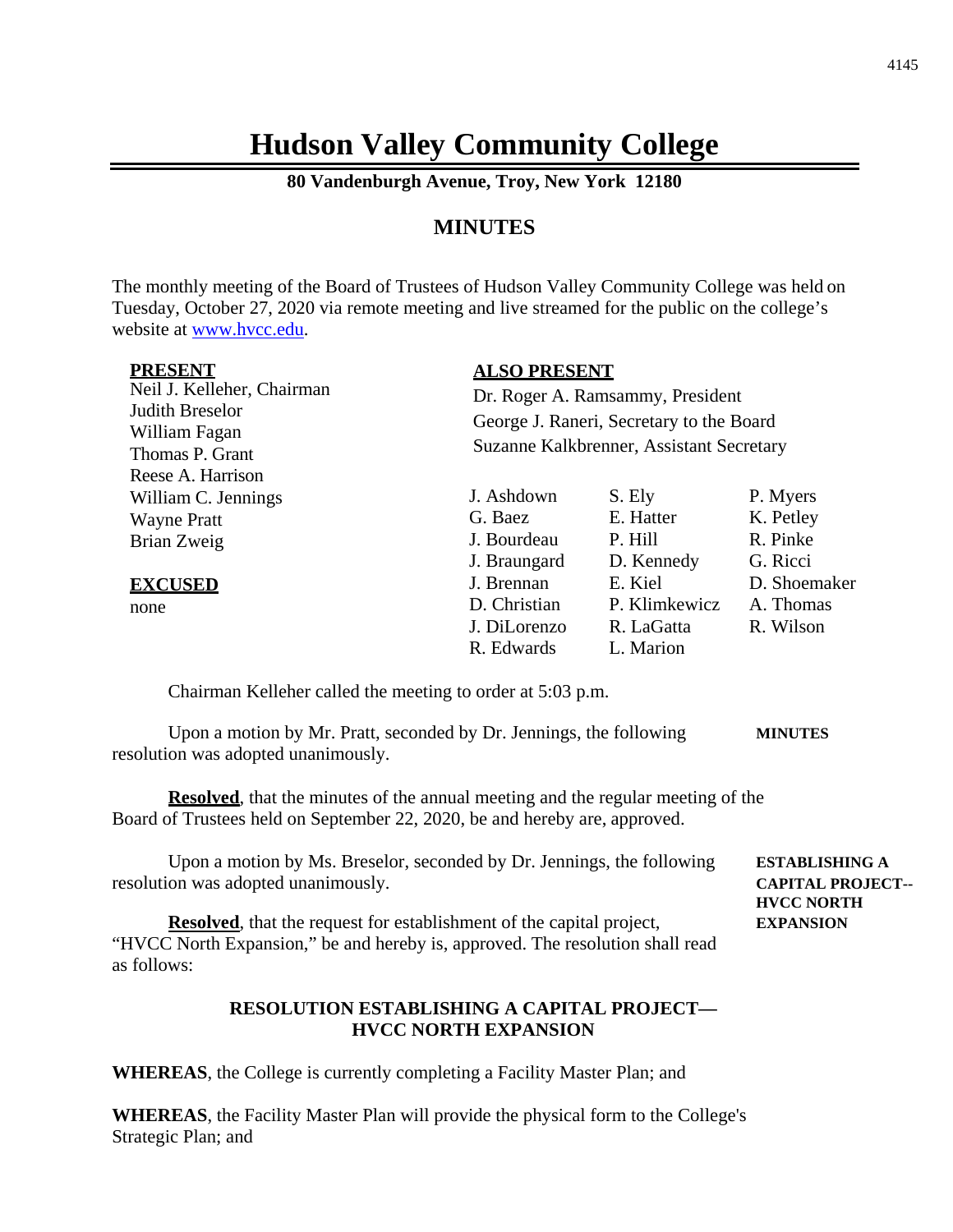**WHEREAS**, the College has identified a need to expand capacity at the college's site in Malta to support its Health Sciences programs, along with general education for science degrees at HVCC North, which will facilitate affordable student access beyond those local to the Troy campus, creating a larger, and more local, skilled workforce for our healthcare industry partners, and

**WHEREAS**, the preliminary Facility Master Plan identified expansion of the HVCC North site in Malta as one of the top priorities for the College; and

**WHEREAS**, the estimated costs for the construction of this building is \$7,085,000 and with available matching funds, New York State would reimburse Hudson Valley Community College fifty percent (50%) of the project costs or \$2,542,500; and

**WHEREAS**, the local match of \$2,542,500 will be provided by the HVCC Foundation, and underwritten by the Faculty Student Association; and

**WHEREAS**, the College has been awarded a SUNY 2020 Grant in the amount of \$2,000,000 for this project, and

**WHEREAS**, it is necessary for the Hudson Valley Community College Board of Trustees to approve Establishing a Capital Project – HVCC North Expansion and request similar approval of its sponsor Rensselaer County; now, therefore, be it

**RESOLVED**, the College's Board of Trustees approves Establishing a Capital Project – HVCC North Expansion at a cost of \$7,085,000; and

**RESOLVED**, that certified copies of this Resolution be forwarded to Rensselaer County for their consideration and requested approval; and, be it further

**RESOLVED**, that upon approval by Rensselaer County, a copy of the certified Resolution will be submitted to the SUNY Office of Capital Facilities.

|          | <b>INFORMATION ITEMS</b><br>The following information items were noted: | <b>INFORMATION</b><br><b>ITEMS</b> |
|----------|-------------------------------------------------------------------------|------------------------------------|
|          | <b>A. PART-TIME FACULTY</b>                                             |                                    |
|          | 1. Academic Affairs                                                     |                                    |
|          | Tiffany Davis, Part-time Librarian,                                     |                                    |
| Library  |                                                                         |                                    |
|          | $p/t$ appt., eff. $10/1/20$                                             | \$33.76/hr.                        |
|          | Kate Erwin, Part-time Librarian,                                        |                                    |
| Library, |                                                                         |                                    |
|          | $p/t$ appt., eff. $10/1/20$                                             | \$33.76/hr.                        |
|          | Marc Freed, Instructor,                                                 |                                    |
|          | Community and Educational Partnerships, (non-credit),                   |                                    |
|          | $p/t$ appt., eff. $9/14/20$                                             | \$50.00/hr.                        |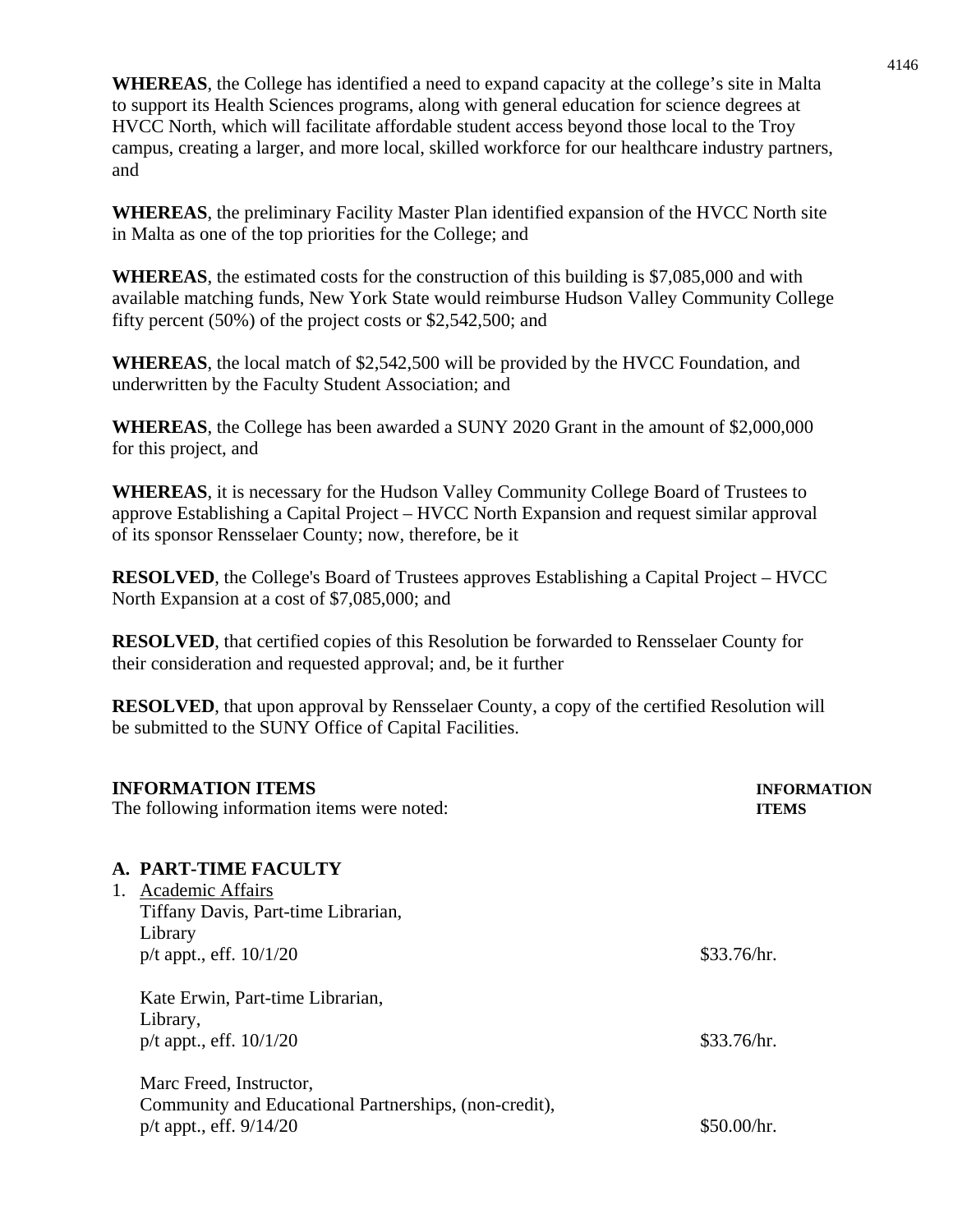| Greya Gibbon, Part-time Librarian,<br>Library,<br>$p/t$ appt., eff. $10/1/20$                                                                 | \$33.76/hr.               |
|-----------------------------------------------------------------------------------------------------------------------------------------------|---------------------------|
| Amy Pass, Part-time Librarian,<br>Library,<br>$p/t$ appt., eff. $10/1/20$                                                                     | \$33.76/hr.               |
| Jenna Pitera, Part-time Librarian,<br>Library,<br>$p/t$ appt., eff. $10/1/20$                                                                 | \$33.76/hr.               |
| Kisha Sawyers, Part-time Librarian,<br>Library,<br>$p/t$ appt., eff. $10/1/20$                                                                | \$33.76/hr.               |
| <b>B. PART-TIME NON-TEACHING PROFESSIONALS</b><br>1. Student Affairs<br>Shane DeCanio, Assistant Esports Coach,<br>Intercollegiate Athletics, |                           |
| temp. $f/t$ appt., eff. $9/16/20$<br>Marjorie Drohan, Athletic Trainer,<br>Intercollegiate Athletics,<br>p/t appt., eff. 9/22/20              | \$1,250/yr.<br>\$30.00/hr |
| Joshua Kraft, Assistant Esports Coach,<br>Intercollegiate Athletics,<br>temp. $f/t$ appt., eff. $9/16/20$                                     | \$1,000/yr.               |
| John Mosier, Athletic Trainer,<br>Intercollegiate Athletics,<br>p/t appt., eff. 9/22/20                                                       | \$30.00/hr.               |
| Carle McNulty, Athletic Trainer,<br>Intercollegiate Athletics,<br>p/t appt., eff. 9/22/20                                                     | \$30.00/hr.               |
| Michael O'Keefe, Assistant Softball Coach,<br>Intercollegiate Athletics,<br>temp. f/t appt., eff. 10/8/20                                     | \$1,000/yr.               |
| Joseph Sutherland, Assistant Softball Coach,<br>Intercollegiate Athletics,<br>temp. $f/t$ appt., eff. $10/8/20$                               | \$1,000/yr.               |
| David Zivotov, Assistant Esports Coach,<br>Intercollegiate Athletics,<br>temp. $f/t$ appt., eff. $9/16/20$                                    | \$1,750/yr.               |
| <b>C. RESIGNATION</b>                                                                                                                         |                           |

1. Abigail Johnson, Instructional Designer, Distance Learning, eff. 10/9/20